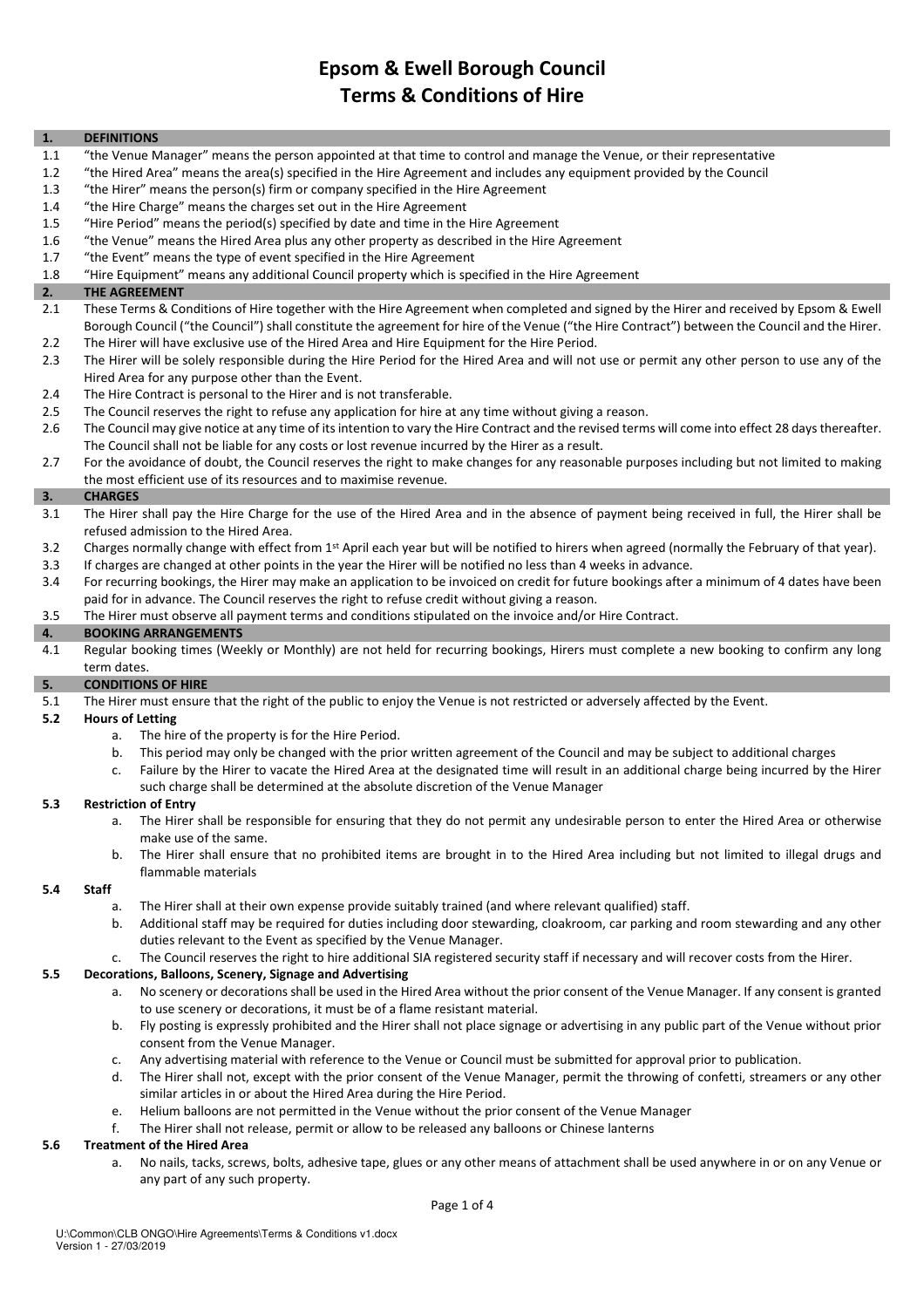- b. The Hirer shall not treat or apply any substance whatsoever to the floor or any part of the floor of the Hired Area or any part thereof for any purpose whatsoever without the prior consent of the Venue Manager.
- c. Any repairs necessitated by damage to the floor caused by unsuitable footwear will be the responsibility of the Hirer.
- d. The Hirer shall not set off, permit or allow to be set off any firework or other form of pyrotechnic without the prior written consent of Council.

# 5.7 Equipment

- a. With the prior consent of the Venue Manager, the Hirer shall be permitted to use such stage lighting, curtains, stereos, loud hailers, compressors, generators, public address equipment, audio equipment, pianos and projection equipment installed in or at the Venue.
- b. The Hirer must ensure that such equipment is operated only by suitably qualified persons.
- c. The Hirer shall be responsible for all damage caused and shall reimburse the Council for the cost of any repairs or replacement.
- d. With the prior consent of the Venue Manager the Hirer may be permitted to provide equipment for use in the Hired Area subject to compliance with all pertinent health and safety regulations including, but not limited to PAT certification.
- e. The Hirer may store equipment at the Venue with the prior consent of the Venue Manager. The Council shall not accept responsibility for such articles.

### 5.8 Inflatables

 Inflatable play equipment (including bouncy castles, inflatable bungee runs, inflatable slides and inflatable obstacle courses) are not permitted except with the prior written consent of the Council. If permitted the Hirer must ensure that all inflatable play equipment:

- a. have a PIPA tag;
- b. have an in date PIPA inspection report that confirms the play equipment has passed the PIPA inspection test;
- c. are adequately secured and anchored in accordance with the manufacturer's instructions at all times when the equipment is on the Hired Area (whether or not the inflatable play equipment is inflated or not);
- d. are operated in accordance with the manufacturer's or supplier's operating procedures;
- e. are adequately supervised at all times when the play equipment is in use; and
- f. are not capable of being used outside of the Hire Period or at any times that the inflatable play equipment is not available to the public for use.

### 5.9 Fairground Rides and Attractions

 Fairground rides and attractions are not permitted except with the prior written consent of the Council. If permitted the Hirer must ensure that all equipment:

- a. have an in date ADIPS test certificate that confirms that the ride or attraction has passed the ADIPS test;
- b. are operated in accordance with the operator's manual; and
- c. are operated only by trained and adequately supervised persons.

### 5.10 Trampolines

Trampolines are not permitted except with the prior written consent of the Council. If permitted the Hirer must ensure that:

- a. all trampolines and safety equipment are safe and free from defects;
- b. all trampolines and safety equipment are put together and operated in accordance with the manufacturer's instructions;
- c. all trampolines are adequately supervised at all times when the trampoline is in use; and
- d. all trampolines are not capable of being used outside of the Hire Period or at any times that the trampolines are not available to the public to use.

### 5.11 Structures

The Hirer must ensure that any structure erected in the Hired Area is constructed and maintained in a safe and proper manner and that it is kept secure, safe and clean throughout the Event.

### 5.12 Animals

Animals other than assistance dogs are not permitted in the Hired Area without the prior consent of the Venue Manager.

# 5.13 Sunday Trading

 The Hirer shall ensure full compliance with the terms of the Sunday Trading Act 1994 or any regulations or subsequent enactments or legislation made thereunder.

### 5.14 Use of Naked Flame

Fires or appliances with naked flames are not permitted in or on the Hired Area except with the prior written consent of the Council

### 5.15 Noise

- a. The Hirer shall ensure that loudspeakers and any other noisy instruments or apparatus are not used so as to cause annoyance or nuisance to any resident of the Borough of Epsom & Ewell or other users of the Venue.
- b. The Council reserves the right to enforce this condition by regulating the volume of any such instruments or apparatus or switching off the electricity supply to the same.

### 5.15 Smoking

The Hirer shall not permit any person to smoke in any part of the Hired Area.

### 6. BEHAVIOUR

## 6.1 Behaviour at the Venue

- a. The Hirer shall be responsible for ensuring appropriate behaviour of all those attending the Event.
- b. Inappropriate behaviour includes but is not restricted to excessive drunkenness, threatening behaviour and vandalism.
- c. In the event of any inappropriate behaviour the Venue Manager may terminate the hire at any time without prior notice. The Council will not be liable for any costs and/or loss of revenue resulting from such a termination.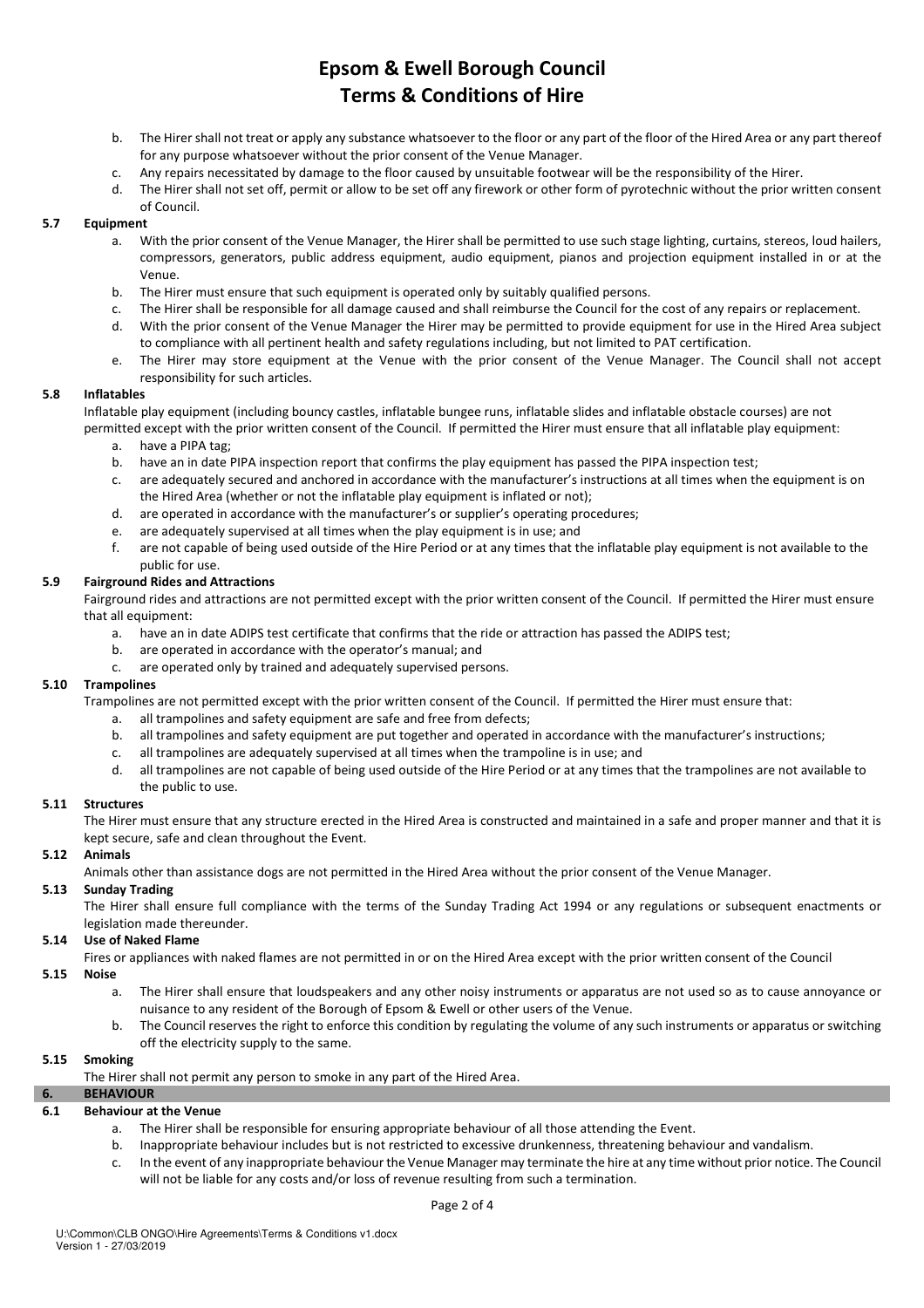d. The Hirer must ensure that all vehicles are parked so as not to cause any damage or obstruction and in accordance with the local parking arrangements.

### 6.2 Other Behaviour

- a. The Hirer shall not partake in any behaviour which, in the reasonable opinion of the Council, is intended to call the Venue or the Council into disrepute.
- b. The Hirer shall not attempt to influence and or dissuade the booking or potential booking of the Venue by other current or prospective hirers.

## 7. LICENSES

- 7.1 The Hirer must obtain and comply with the conditions of any planning permissions, consents, licences, permissions, certificates, authorisations and approvals whether of a public or private nature
- 7.2 The Hirer shall not use the Hired Area for the performance of any dramatic or musical work, delivering any lecture or in any other manner
	- which may infringe any intellectual property rights that exist without the consent of the owner of the intellectual property.

# 6.1 Premise Licence

- a. With the prior consent of the Venue Manager the Hirer may operate under the terms of any Premises Licence in place for the Venue.
- b. The Hirer will be bound by the terms and conditions of the Premises Licence, a copy of which can be provided to the Hirer.

# 6.2 Temporary Event Notice

- a. The Hirer shall not use the Hired Area for any licensable activity which is not covered by the Premises Licence unless they have obtained a Temporary Event Notice from the Licensing Authority.
- b. The Hirer must obtain prior consent from the Venue Manager before submitting an application for a Temporary Event Notice.

## 6.3 PPL PRS – TheMusicLicence

- a. The Hirer is not permitted to play or perform music to the public during the event unless the Venue holds the relevant PPL, PRS or TheMusicLicence and the Venue Manager has provided prior consent or the Hirer has obtained their own licence.
- b. The Hirer must supply upon request full details of music played to the public so that the Council can provide this to PPL and/or PRS if requested.

## 8. PUBLIC SAFETY

- 8.1 The Hirer is responsible for the health, safety and welfare of everyone working at, attending or otherwise reasonably affected by the Event.
- 8.2 The Venue Manager may require the Hired Area to be vacated at any time either temporarily or completely if there is a concern for public

#### safety. 8.3 Risk Assessment

 The Hirer must complete a risk assessment covering the risks associated with the Event and take such steps as are necessary to minimise the risks to the Council, Hirer, members of the public and all other people reasonably affected by the event. The Hirer shall provide a copy of the risk assessment promptly upon request.

### 8.4 Maximum Capacity

- a. The Hirer must ensure at all times that any specified maximum capacity for the Hired Area stated in the Hire Agreement is observed.
- b. The Council may restrict the number of persons allowed in to the Hired Area, including to a number below any specified maximum

#### capacity. 8.5 Safeguarding

 The Hirer must where applicable make appropriate arrangements for the safeguarding of children and vulnerable adult. This may include, but is not limited to;

- a. undertaking up-to-date Disclosure and Barring Service (DBS) checks and only permitting persons with satisfactory checks to have contact with children and vulnerable adults
- b. putting procedures in place to report any safeguarding concerns and to make referrals to the appropriate authorities
- c. where necessary putting in place lost and found procedures during the Hire Period

# 8.6 First Aid

 The Hirer must ensure there is adequate first aid provision in respect of the Event and must notify the Council within 24 hours of any accident, incident or personal injury sustained at the Venue during the Hire Period.

### 8.7 Security

CCTV is operated at some of the Council's venues for the purposes of public safety, crime prevention and detection.

# 9. LOSS OF PROPERTY

# 9.1 Property of Hirer and/or guests

 The Council does not accept any responsibility for any clothing articles or other property belonging to the Hirer, his servants, agents or any member of the public during the Hire Period and the Council will not provide a cloakroom attendant.

## 9.2 Lost Property

- a. The Hirer shall be responsible for checking the Hired Area for lost property at the end of the booking.
- b. Any lost property not claimed by the end of the Hire Period must be presented to the Venue Manager and will be treated in the same way as all other items of lost property thereafter.

### 10. LIGHTING AND POWER ARRANGEMENTS

- 10.1 No alterations or additions may be made to the lighting or power arrangements existing in the Hired Area without the prior consent of the Venue Manager.
- 10.2 The Hirer will comply with all conditions attaching to such consent.
- 10.3 An additional charge for excess electricity consumption will be imposed if warranted by such alterations or additions.